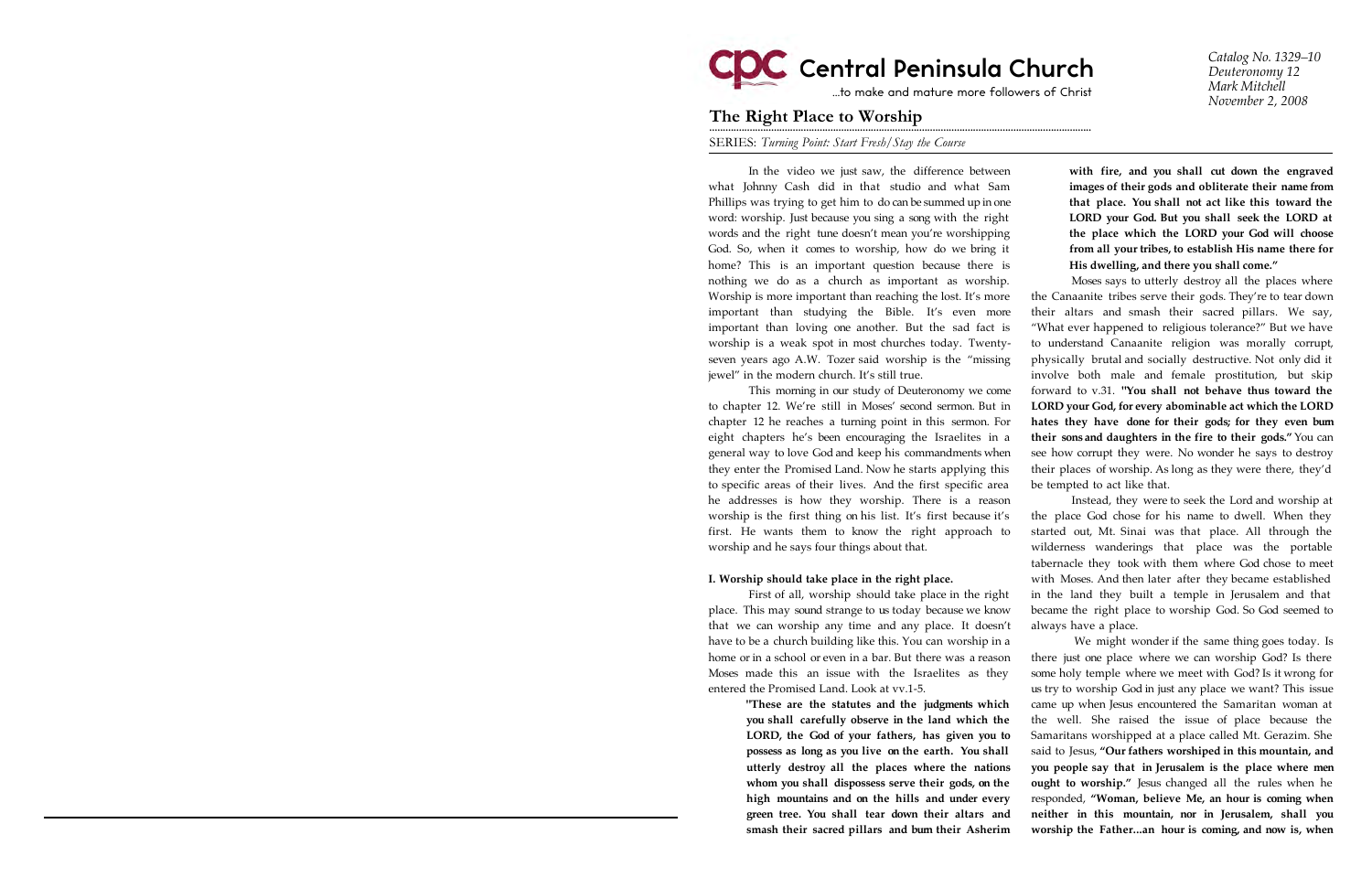**the true worshipers shall worship the Father in spirit and truth; for such people the Father seeks to be His worshipers. God is spirit, and those who worship Him must worship in spirit and truth."** 

Jesus seems to say that place doesn't matter any more. At least not a physical place. What matters is spirit and truth. In a sense, Jesus is talking about a spiritual place. You see, we, too, have one central sanctuary where we can worship God. It's not some building made with human hands, it's a person. It's the person of Jesus Christ. He's the place where God has chosen for his name to dwell. John wrote of Jesus, **"And the Word became flesh, and dwelt among us, and we beheld His glory, glory as of the only begotten from the Father, full of grace and truth"** (Jn.1:14). When it says that "he dwelt among us" that word literally means "he tabernacled among us." Jesus also spoke of his body as a new temple where God and people would meet (Jn.2:19-21). He said of himself, **"Destroy this temple, and I will raise it again in three days." And then John adds, "The temple he had spoken of was his body."**

The place we meet God today for worship is not a physical place but a person; the person of Jesus. He is the name above all names. There is no other place to worship. This excludes a lot of places. There are a lot of people today who say, "Muslims, Hindus, Buddhists, we can all worship together. We're all worshipping the same God; we just get there by a different pathway." God's word says, "There is only one pathway; there is only one place, there is only one name, that's Jesus.

#### II. Worship should take place in the right way.

But not only do we have to worship in the right place we have to worship in the right way. He said at the end of v.5 about the place where he's chosen for his name to dwell, **"and there you shall come."** And look at what he says in v.6, **"There you shall bring your burnt offerings, your sacrifices, your tithes, the contribution of your hand, your votive offerings, your freewill offerings, and the firstborn of your herd and of your flock."** And then he adds in v.7, **"There also you and your household shall eat before the Lord your God."** So the right way to worship was to come to this place and to offer sacrifices and to eat. The burnt offering would be offered to God in its entirety. Other offerings were such that part was offered to God and the rest was offered to the priests or the people to eat. They were also to bring tithes and offerings. You get this sense here that worship isn't so much about receiving something from God but offering something to God.

This is where we're all mixed up today. We've been too influenced by a culture of entertainment. So when we come to church, we expect to watch something that impresses us and makes us feel good; we expect to receive something. But the right way to worship is to come to give something rather than to get something. Our goal is not to laugh or cry or feel better when it's all over, but rather to offer something to God. Far too often we come to worship with the roles turned around. We come thinking that we're the audience and so we're there to receive something. Like a good audience, we applaud or complain depending on how the performers do. The performers are those who lead the service: the preacher, the worship leader, etc. But if we're to worship in the right way we'll see ourselves as the performers. You ask, "Who is the audience?" The audience is God. We're here to offer worship to him. The worship leaders are simply the prompters that help us to do that. If this were our perspective, think of how it would revolutionize our worship! The question we'd be most concerned about when we left is not how the pastor did or how the worship leader did, but rather how did I do? How was my performance today? Did I give to God what he's worthy of?

You might ask, "Well, what are we supposed to offer to him? What are the sacrifices we bring?" We bring our tithes. We bring what Scripture calls a "sacrifice of praise." But the most costly offering is our bodies, our whole selves. That's what Paul had in mind when he said in Romans 12:2, **"I urge you therefore, brethren, by the mercies of God, to present your bodies a living and holy sacrifice, acceptable to God, which is your spiritual service of worship."** Look at how Paul defines worship! Worship is a "spiritual service." We're not being served, we're serving! We offer something to him; not dead animals but a living body (ourselves). We do this because we've experienced his mercy. So, yes, it started with him giving something to us, his grace and mercy, but worship is what we do in response. It's our giving back to him.

#### III. Worship should take place with the right spirit.

But not only do we have to worship in the right place and in the right way, we also have to worship with the right spirit. Look at v.7. **"There also you and your households shall eat before the LORD your God, and rejoice in all your undertakings in which the LORD your God has blessed you."** The right spirit is a spirit of rejoicing. This is so important that you see the same thing two more times in this passage. Verse 12, **"And you shall rejoice before the Lord your God."** Verse 18, **"you shall rejoice before the Lord your God in all your undertakings."** We normally think of Old Testament worship as very dower and formal and serious. But Moses says you've got to rejoice. The Hebrew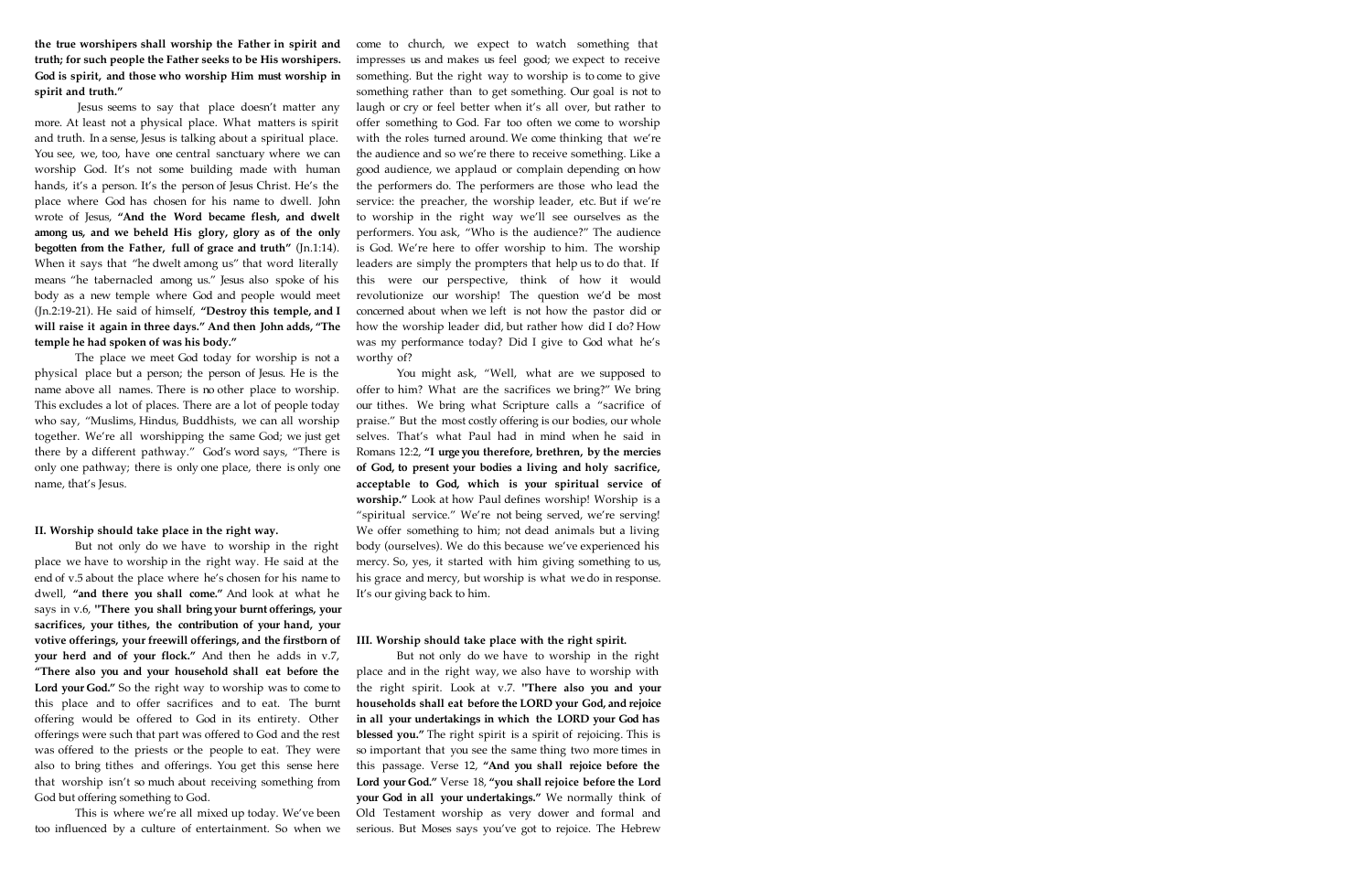word used here means to celebrate like football players do when they score a touchdown.

Worship is meant to be a celebration; the celebration of God. Ron Allen writes, "As a thoughtful gift is a celebration of a birthday, as a special evening out is the celebration of an anniversary, as a warm eulogy is a celebration of a life, as a sexual embrace is a celebration of a marriage—so worship is a celebration of God." In worship we celebrate his goodness, grace, power and love.

Sometimes we come to worship and we're having a hard time rejoicing because of something going on in our lives. What do we do? Do we paste a smile on our face and pretend to be happy? I don't think so. But when we purpose to worship God in the midst of the mess that our lives sometimes seem to be, our perspective can be transformed and joy can spring up even in the hardest times. It's like when a father came one one day to discover that the kitchen he had worked so hard to clean only a few hours before was now a terrible wreck. His young daughter had been busy cooking and the ingredients were scattered all over the counters and even the floor. He wasn't in a mood for rejoicing. But then he looked a bit closer and found a tiny note on the table, clumsily written and smeared with chocolate fingerprints. The message was short: "I'm makin' sumthin for you, Dad." It was signed "Your Angel." In the midst of the mess and despite his irritation, joy sprang up in that dad's heart. His attention had been redirected from the problem to the little girl he loved and the fact that she was makin' sumthin for him. The same is true in worship. So often we come to worship and life looks real messy; we can't find a whole lot to rejoice about. But worship is a time to look closer and see that the Lord is behind it all, makin' sumthin for us. When we see that and believe that, we'll rejoice.

I believe in order for us to really rejoice here on Sunday morning we have to cultivate our relationship with God during the week. It's almost like Sunday is game day, but our performance on Sunday will largely be determined by how we practice during the week. Are you stretching and working your muscles in private worship during the week? Are you in the Word? Are you finding fresh ways to connect with God so when you come here on Sunday you know what you're celebrating? I'll tell you I couldn't have made it through this week without God's help. I had some challenges this week and I spent a fair amount of time begging God for help. In the midst of that God gave me Psalm 112:6-8, **"For the righteous will never be moved; he will be remembered forever. He is not afraid of bad news; his heart is firm, trusting in the Lord. His heart is steadfast; he will not be afraid..."** I tend to be afraid of bad news and so this meant a lot to me. I used that to worship this week. And that makes a difference as I come here to worship with all of you on Sunday morning. I'm much more joyful and am less prone to take God for granted here today because of how he's encouraged me out there.

#### **IV. Worship should take place with the right people.**

But here is one more thing. Worship should take place in the right place and in the right way and with the right spirit, but also with the right people. Verse 7 says **"you and your households shall eat before the Lord your God..."** And back then often times your household included not just your immediate family but your servants. Look at v.12. **"And you shall rejoice before the LORD your God, you and your sons and daughters, your male and female servants, and the Levite who is within your gates, since he has no portion or inheritance with you."** He includes Levites as well because Levites had no inheritance of land to pass on from generation to generation. They were dependent on the offerings of the people. Verse 19 stresses this again, **"Be careful that you do not forsake the Levite as long as you live in the land."** 

We usually think of worship as exclusively vertical. It has to do with me and God or even us and God. But there is also a horizontal aspect to worship. You can't claim to love God and at the same time exclude those who God loves. So we're called to be inclusive and compassionate in our worship. We invite anyone to worship our God along side of us. They might have looked down on their servants and wanted them out of sight when they worshipped, but God says to include them. We may not have servants but we have people we might think are lower than us. Maybe they don't have the education we have or the income or the right address. It's kind of like when you go to a wedding. There may be all kinds of people at the wedding, but you don't mind being together because you're all focused on what they have in common—the bride and groom. So you have people dancing and toasting and eating with one another who would never do this outside the wedding.

Jesus talked about this horizontal aspect of worship. Remember what he said, **"If therefore you are presenting your offering at the altar, and there remember that your brother has something against you, leave your offering there before the altar, and go your way; first be reconciled to your brother, and then come and present your offering"** (Mt.5:23-24). That's talking about worship. Offerings were made as part of temple worship. So you go to church and you're singing the songs and offering praise to God and you remember that your brother or sister in Christ has something against you. Notice it doesn't say that you have something against them but they have something against you. What do you do? Jesus says stop singing and go deal with the issue. Try to be reconciled and then go back to